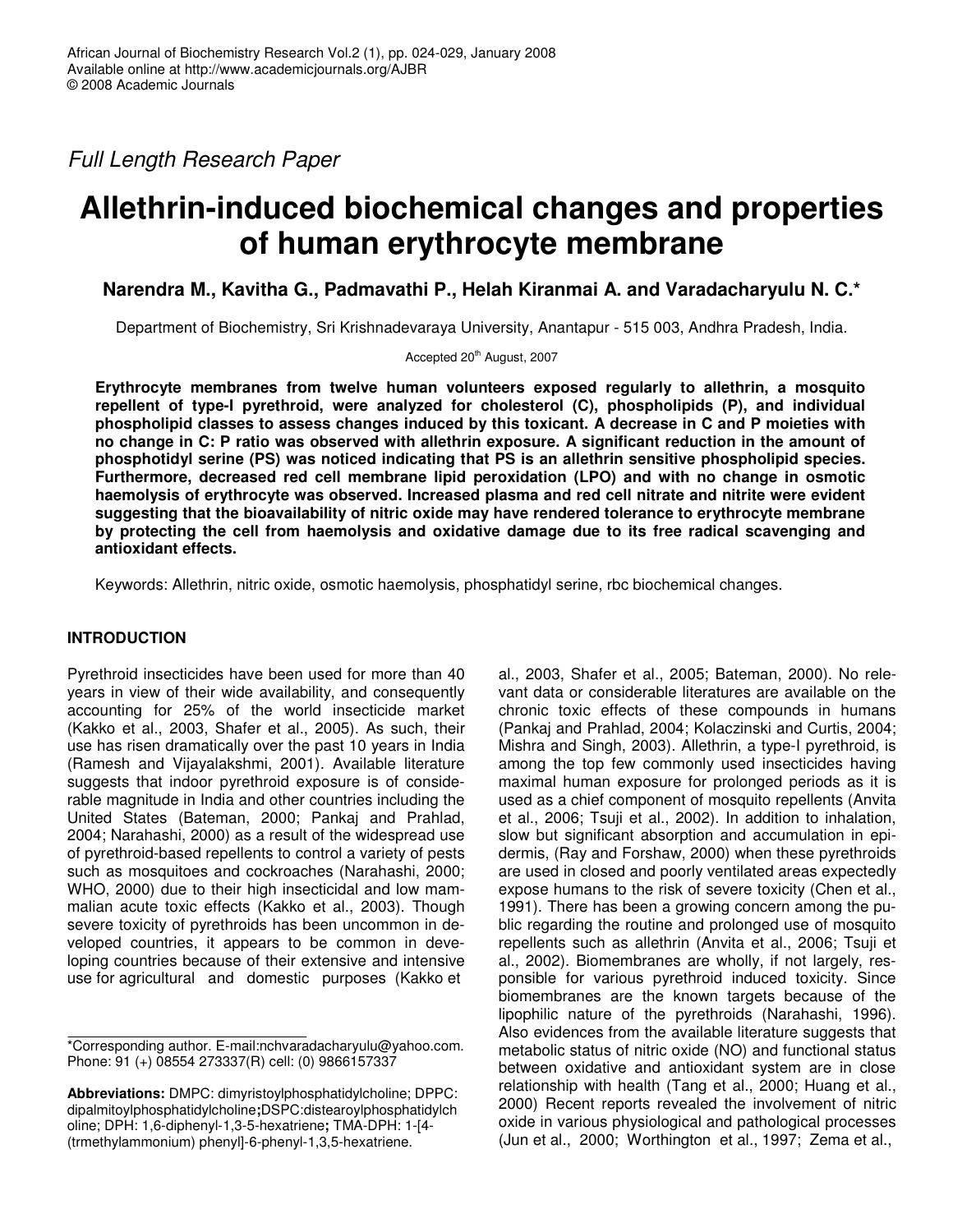2001; Zhou et al., 1994). There is paucity of information concerning the effects on humans due to prolonged and long-term use of allethrin (Pankaj and Prahlad, 2004; Kolaczinski and Curtis, 2004; Mishra and Singh, 2003). The purpose of the present study is two fold: first, to detect the changes in red cell membranes of human volunteers exposed to regular use of allethrin, and second, to understand the role and status of nitric oxide in such users of allethrin.

#### **MATERIALS AND METHODS**

#### **Subjects**

Twelve human male volunteers, aged between 35 - 45 (mean age  $41 \pm 2$  years) residing in Anantapur town in Andhra Pradesh taking local diet and using allethrin-containing mosquito repellent (0.1% w/w) for protection from mosquitoes during nights, were chosen as experimental subjects. All the subjects were exposed to allethrin for at least 8h/day and not more than 10h/day, and the subjects were not using other pyrethroids or any other insecticide for the purpose. Commercially available allethrin containing mosquito repellent coils designed for the release of the pyrethroid have been regularly used by the volunteers for the past 7 - 10 years. The protocol of the study was explained to the volunteers and their written consent was obtained. In the present study all volunteers were free from any chronic disease or illness and teetotalers with no smoking habit and free from use of any tranquillizers, drugs and anaesthetics. Controls (age, sex and diet matched) who did not use any mosquito repellent were selected for the study. The experimentation were explained to all the volunteers about and their written consent was obtained. This study was approved by institutional ethical committee (No.25/1/99-AWD). Blood samples from over night fasted subjects were used for the study.

#### **Collection of blood and analysis**

Blood samples drawn from human volunteers by venipuncture between 7 to 10 am into heparinized test tubes, were used immediately for plasma and red cell analysis. Erythrocyte membrane proteins were estimated by the method of Lowry et al. (1951). Membrane cholesterol was estimated as outlined by Zlatkis et al. (1953). Membrane phospholipids were estimated by the method of Connerty et al. (1961). Individual phospholipid classes in the red cell membrane were determined (Skipski et al., 1964), and membrane lipid peroxidation extent was measured by thiobarbituric acid (TBA) reaction with the formation of malondialdehyde (MDA) following the method of Buege and Aust (1978). Nitrite and nitrate in plasma and erythrocyte lysate were estimated by Griess reaction (Sastry et al., 2002).

#### **Osmotic haemolysis of red blood cells**

Isolated red blood cells (RBC) were incubated in different concentrations of NaCl ranging from 0.1 to 0.9% for 30 min with gentle stirring. Then RBC suspensions were centrifuged at 700 X g for 5 min and the optical density of the supernatant was determined at 540 nm (Nicak and Mojzis, 1992).

#### **Isolation of erythrocytes**

Erythrocytes were isolated by using the method of Beutler (1975). Anticoagulated blood were passed through the cellulose column

and the filtrate was collected to remove lymphocytes, platelets etc. The filtrate was diluted with saline and erythrocytes were collected by centrifugation at 1000 rpm for 10 min. This washing step was repeated until the erythrocytes for study were obtained.

#### **Erythrocyte membrane preparation**

Erythrocyte membranes were prepared using the method adopted by Dodge et al. (1963). Erythrocyte suspension was washed with phosphate buffered saline (pH 7.2), and then cells were lysed with 5 mM phosphate buffer (pH 8.0) and spun at 15000 X g for 30 min. The supernatant was removed carefully and by using the same buffer the latter step was repeated to obtain haemoglobin-free ghosts for further analysis.

#### **Erythrocyte membrane lipid analysis**

Lipid extraction was done by the method adopted by Peeterways and Hanahan, (1964). Lipids extracted from a portion of the erythrocyte membrane suspension with iso-propanol and chloroform and aliquots were taken for estimation of cholesterol and phospholipids. Erythrocyte membrane phospholipids separated on silica gel H (Merck) using two dimensional thin layer chromatography with chloroform-methanol-aqueous ammonia 65:35:5 (v/v) as the first solvent and chloroform-acetone-methanol-acetic acid-water 50:20:10:10:5 (v/v) as the second solvent were measured as inorganic phosphorus after digestion with sulphuric acid (Fiske and Subbarow, 1925).

#### **Statistical data analysis**

The results of the study are expressed as mean  $\pm$  SD. Statistical analysis was performed using student t- test. The significance was set at 0.05.

# **RESULTS**

Data presented in Table 1 suggested a significant decrease in erythrocyte membrane cholesterol (25%) and phospholipid (21%) moieties as well as membrane lipid peroxidation (17%) with no significant change in membrane protein content in allethrin users. However, there was no change in the membrane C: P ratio. Pyrethroid use did not alter the contents of erythrocyte membrane individual phospholipid classes viz., sphingomylin (SM), phosphatidyl ethanolamine (PE), phosphatidyl inositol (PI), phosphatidyl choline (PC), but the concentration of erythrocyte phosphatidyl serine (PS) decreased significantly (Figure 1). Increased concentrations of nitrite and nitrate in plasma and lysate suggest an increased produc-tion of nitric oxide in human volunteers exposed to mosquito repellents when compared to controls (Figures 2A and Figures 2B). There was no significant change in osmotic haemolysis of erythrocyte when red cells from allethrin users were incu-bated in different concentrations of NaCl (0.1 to 0.9%) when compared with controls (Figure 3).

# **DISCUSSION**

The only *in vitro* experiments of Moya-Quiles et al. (1994,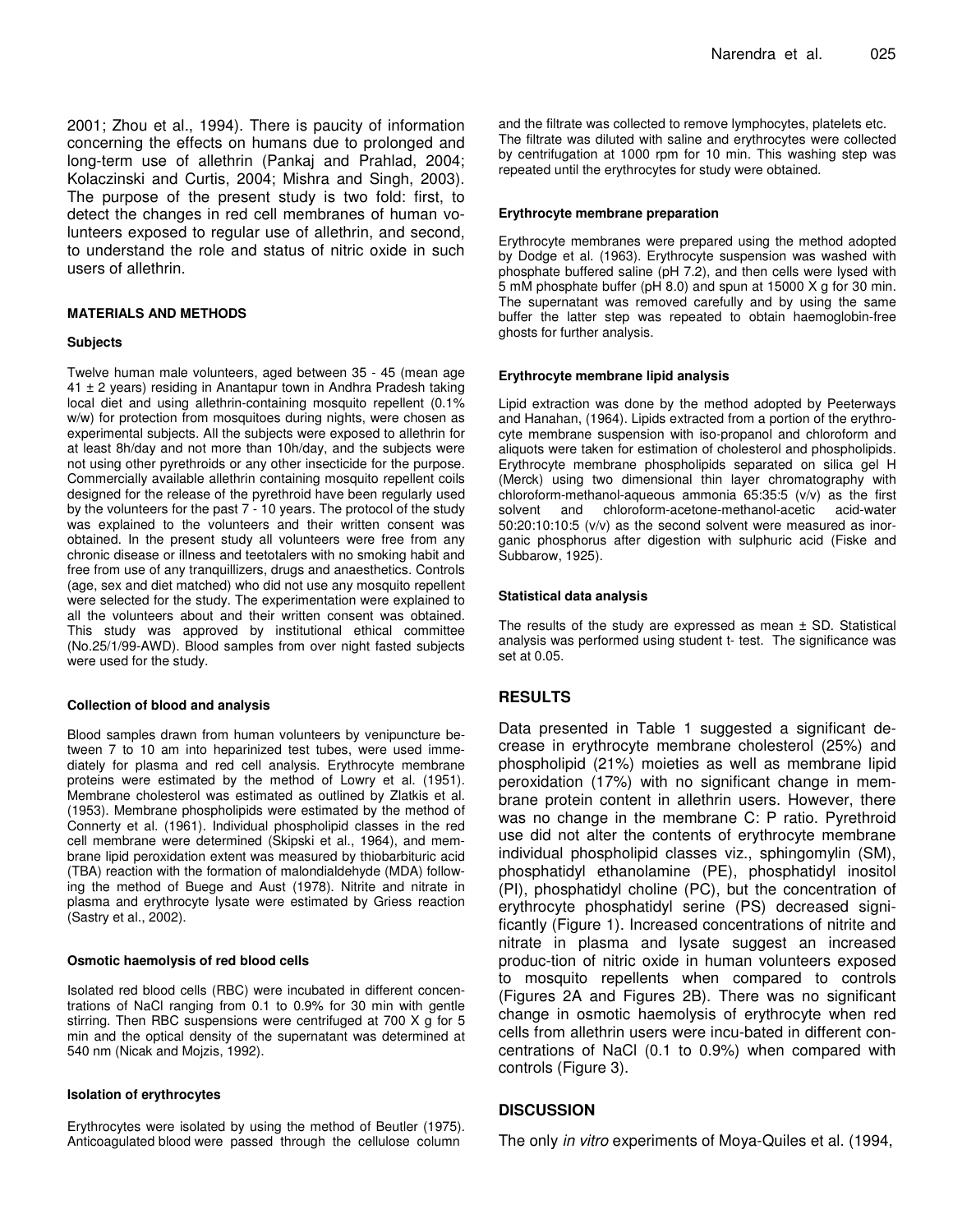| <b>Parameter</b>                              | <b>Controls</b>   | <b>Allethrin users</b> | P value |
|-----------------------------------------------|-------------------|------------------------|---------|
| Membrane proteins (mg/dl)                     | 241.98±5.29       | 248.68±8.73            | NS.     |
| Membrane cholesterol (µg/mg protein)          | $100.35 \pm 2.58$ | 75.48+7.53             | 0.001   |
| Membrane phospholipids (µg/mg protein)        | 112.98±4.08       | 88.04+8.03             | 0.001   |
| Membrane lipid peroxidation (umol/mg protein) | $0.59 \pm 0.11$   | $0.49 \pm 0.03$        | 0.008   |
| $C/P$ ratio                                   | 0.88              | 0.89                   | ΝS      |

**Table 1.** Alterations in biochemical composition of erythrocyte membrane Induced by allethrin exposure

Values are expressed as means  $\pm$  SD.  $n = 12$ . NS= Not Significant



**Figure 1.** Effect of allethrin exposure on individual erythrocyte membrane phospholipids classes. Values are expressed as means  $\pm$  SD.  $n = 12$ . PS= Significantly different from control ( $P < 0.001$ ).



Figure 2A. Effect of allethrin exposure on NO<sub>2</sub> and NO<sub>3</sub> of plasma Values are expressed as means  $\pm$  SD. n = 12.  $P < 0.05$ .

1995) suggested a possible insertion and aggregation of allethrin in the lipid bilayer of model membranes creating special domains with a consequent increase in membrane instability and also allethrin induced fluidizing effect. They also noticed that allethrin modified bilayerorder in the temperature range of phase transition when incorporated into liposomes made with DMPC, DPPC and DSPC. Studies using DPH and TMA-DPH fluorescence polarization technique revealed no change in membrane fluidity when membranes from normal human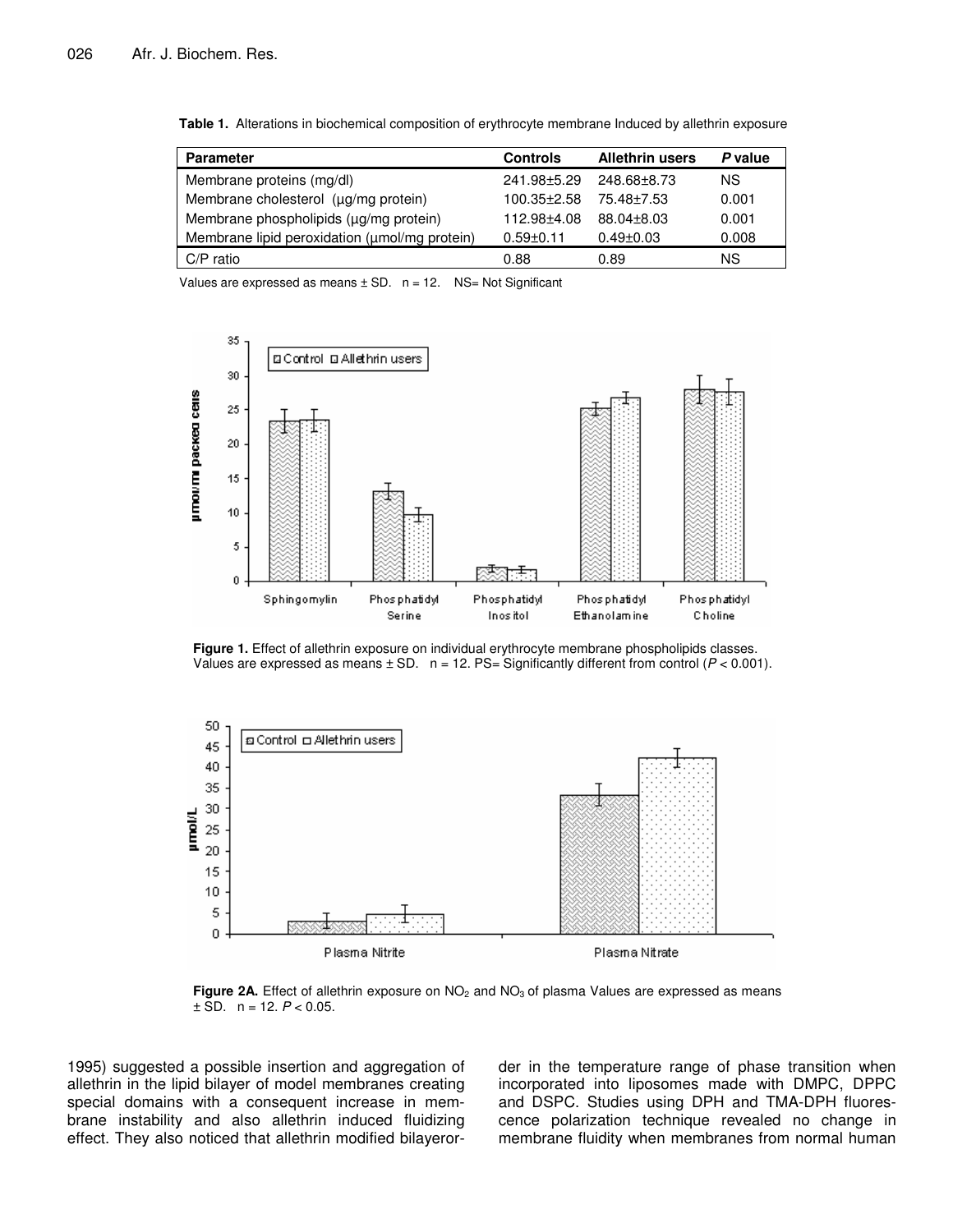

**Figure 2B.** Effect of allethrin exposure on NO<sub>2</sub> and NO<sub>3</sub> of lysate. Values are expressed as means± SD. n = 12. *P* < 0.05



**Figure 3.** Changes in human red cell osmotic fragility as induced by allethrin exposure. Values are expressed as means  $\pm$  SD.  $n = 12$ .

human erythrocytes were incubated in presence of allethrin (Moya Quiles et al., 1995). The present study thus compared the biochemical composition of erythrocyte membranes of allethrin users and humans that were not exposed to this repellent. The present study observation of decrease in membrane cholesterol, total phospholipid concentrations and membrane lipid peroxidation with no change in membrane protein moiety and C: P ratio (an index of fluidity) in volunteers using allethrin suggested no change in membrane fluidity. However, it led to a significant change in lipid packing in membrane, facilitating the easy entry of the pyrethriod into the bilayer which may lead to increased interaction among membrane constituents and also with the pyrethroid. The fluidity of the membrane has been shown to depend mainly on cholesterol content and the orientation of lipid molecule and their composition of fatty acyl chains in the membrane. liphophilic nature of the pyrethroid facilitates its miscibi-

lity with the hydrophobic moiety and probably by forming pyrethriod- phospholipid mixture patches (aggregates/domains) and thereby substituting the depleted lipid content and restoring the basic structure and physiccal state of the bilayer without affecting fluidity of the biomembranes (Moya Quile et al., 1995).

No change in the contents of PE, PC, PI and SM, but a change in the content of PS suggested the specific interacttion of allethrin with phospholipid PS which is an important and sensitive phospholipid species that is influenced by allethrin. Phosphatidyl serine is an important membrane phospholipid that is associated with several regulatory, structural and other proteins, and membrane skeletal proteins such as spectrin localized within the membrane through their interaction with phosphatidyl serine. On the other hand, disruption of lipid asymmetry leading to exposure of PS on the outer surface of the plasma membrane creates a procoagulate surface on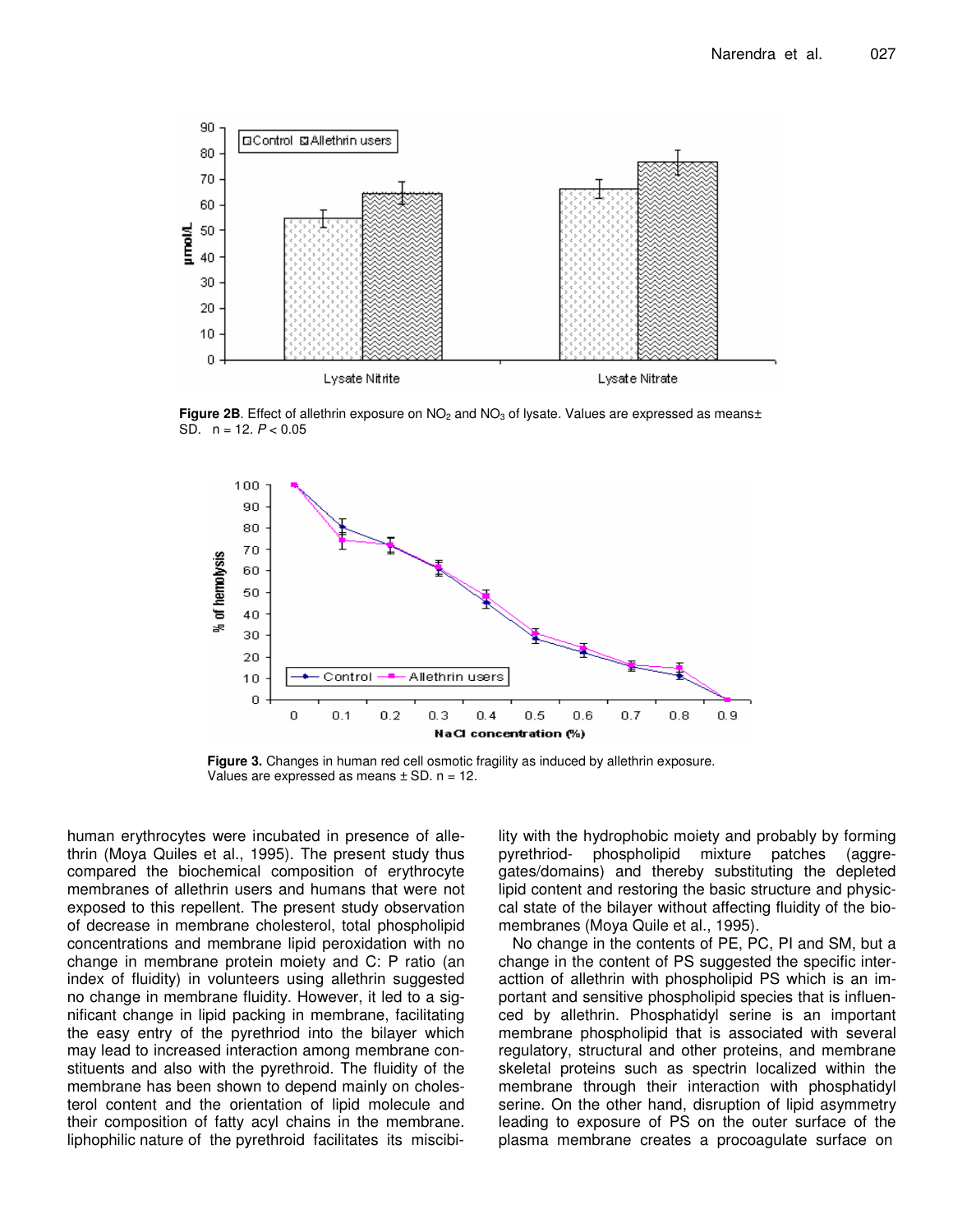platelets that may serve as a trigger for macrophage recognition of apoptic cells (Manno et al., 2000).

The structure and physico-chemical properties of allethrin may help in the formation of aggregates without affecting the hydrocarbon or polar head group domains of the bilayer. Furthermore, allethrin may lie in an extended orientation in the bilayer with the carbonyl group of cyclopentane ring at the lipid-water interface protecting membrane from disordering effect (Moya Quiles et al., 1994). All these likely changes would affect the lipid packing order in erythrocyte membrane and possibly in other cellular membranes. No significant change in haemolysis of erythrocyte collected from allethrin exposed humans when treated at different concentrations of NaCl observed in the present study suggested the develop-ment of resistance *in vivo* against osmotic haemolysis. However Moya-Quiles et al. (1994, 1995) reported alle-thrininduced haemolysis when normal red cells were incubated for a period of 3 h. Increments in nitrite and nitrate of plasma and lysate in allethrin users would indicate the possible role of nitric oxide (NO) in rendering tolerance against haemolysis (McCuskey et al., 1995; Nanji et al., 1995; Oekonomaki et al., 2004). The present observation of decreased membrane LPO in suggested reduced susceptibility of membrane for damage. De-creased membrane phospholipid moiety and increased NO scavenging effect on free radicals might have contributed for the observed decrease in LPO in erythrocyte membrane of humans using allethrin. The essential role of NO as an endothelial vasodilator in the maintenance of cardiovascular homeostasis as well as intact erythrocytic functions has been demonstrated (Barbosa et al., 2006; Minneci et al., 2005). It is also evident from earlier studies that non availability of NO may lead to haemolysis and other pathological consequences (Minneci et al., 2005; Barvitenko et al., 2005; Peters et al., 2003).

# **ACKNOWLEDGMENTS**

This work was supported by Andhra Pradesh Netherlands Biotechnology Programme (APNLBP) for financial assistance to M.N. (APNLBP Ph.D Fellow/ 2005- 06/2793), and authors thank Prof. K. Venkateswarlu, Department of Microbiology, S. K. University, Anantapur, for his valuable suggestions.

#### **REFERENCES**

- Anvita S, Mithilesh Kumar S, Rajendra Behari R (2006). Ninety-day toxicity and one-generation reproduction study in rats exposed to allethrin-based liquid mosquito repellent. J. Toxicol. Sci. 31(1): 1-7.
- Barbosa Jr F, Sandriam VC, Uzuelli JA, Gerlach RF, Tanus-Santos JE (2006). eNOS genotype-dependant correlation between whole blood lead and plasma nitric oxide product concentration. Nitric Oxide 14:58-64.
- Barvitenko NN, Adragna NC, Weber RE (2005). Erythrocyte signal transduction pathways, their oxygenation dependence and functional significance. Cell. Physiol. Biochem. 15:1-18.

Bateman DN (2000). Management of pyrethroid exposure. J. Toxicol. Clin. Toxicol. 38:107-109.

Beutler E (1975). In: Red cell metabolism. A manual of biochemical methods 2nd ed. pp. 8-18. Grune and Stratton publishers, New York.

- Buege JA, Aust SD (1978). In: Methods in enzymology. Academic press New York 52:302-316.
- Chen SY, Zhang ZW, He FS, Yao PP, Wu YQ, Sun JX, Liu LH, Li QG (1991). An epidemiological study on occupational acute pyrethroid poisoning in cotton farmers. Br. J. Ind. Med. 48:77-81.
- Connerty HV, Briggs AR, Eaton EH Jr (1961). Simplified determination of the lipid components of blood serum. Clin. Chem. 7:37-53.
- Dodge JT, Mitchell C, Hanahan DJ (1963). The preparation and chemical characteristics of haemoglobin free ghosts of human erythrocytes. Arch. Biochem. Biophys. 100:119-130.
- Fiske CH, Subbarow Y (1925). The colorimetric determination of inorganic phosphorus. J. Biol. Chem. 66:375-404.
- Huang YQ, Wang X, Li C, Liu L (2000). Clinical significance of nitric oxide level, esophageal pH and esophageal dynamic changes in diabetic patients. Shijie Huaren Xiaohua Zazhi, 374-376.
- Jun FZ, Dong C, You GZ, Jin LY, Cheng HP, Yang HY (2000). A study on relationship of nitric oxide, oxidation, peroxidation, lipoperoxidation with chronic cholecystitis. World. J. Gastroentero. 6 (4):501-507.
- Kakko I, Toimela T, Tahti H (2003). The synaptosomal membrane bound ATPase as a target for neurotoxic effects of pyrethroids, permethrin and cypermethrin. Chemosphere 51:475-480.
- Kolaczinski JH, Curtis CF (2004). Chronic illness as a result of lowlevel exposure to synthetic pyrethroid insecticides: a review of the debate. Food. Chem. Toxicol. 42 (5): 697-706.
- Lowry OH, Rosebrough NJ, Farr AL, Ramdall R (1951). Protein measurement with the Folin phenol reagent. J. Biol. Chem. 193: 265- 275.
- Manno S, Takakuwa Y, Mohandas N (2001). Identification of functional role for lipid asymmetry in biological membranes: Phosphotidylserine–Skeletal protein interaction modulate membrane stability. PNAS 99 (4):1943-1948.
- McCuskey RS, Nishida J, Eguchi H et al. (1995). Role of endotoxin in the hepatic microvascular inflammatory response to ethanol. J. Gastroenterol. Hepatol. 10:S18-S23.
- Minneci PC, Deans KJ, Zhi H, Yuen PST, Star RA, Banks SM, Schechter AN, Natanson C, Gladwin MT, Solomon SB (2005). Hemolysis-associated endothelial dysfunction mediated by accelerated NO inactivation by decompartmentalized oxyhemoglobin. J. Clin. Invest. 115:3409-3417.
- Mishra D, Singh H (2003). Cypermethrin poisoning in a pediatric patient. Pediatr. Today. 6:322-324.
- Moya-Quiles MR, Munoz-Delgado E, Vidal CJ (1994). Interaction of the pyrethroid insecticide allethrin with liposomes. Archies. Biochem. Biphy. 312 (1):95-100.
- Moya-Quiles MR, Munoz-Delgado E, Vidal CJ (1995). Effect of the pyrethroid insecticide allethrin on membrane fluidity. Biochem. Mol. Biol. Int. 36:1299-1308.
- Nanji AA, Greenberg SS, Tahan SR. et al. (1995). Nitric oxide production from experimental alcoholic liver disease in the rat: role in protection from injury. Gastroenterology 109:899-907.
- Narahashi T (1996). Neuronal ion channels as the target sites of insecticides. Pharmacol. Toxicol. 79:1-14.
- Narahashi T (2000). Neuroreceptors and ion channels as the basis for drug action: past, present, and future. J. Pharmacol. Exp. Ther. 294:1-26.
- Nicak A, Mojzis J (1992). Differences in the haemolytic action of mercury ions on human and rat erythrocytes with relationship to the concentration on Na+ and glucose *in vitro*. Comp. Haemotol. Int. 2:84-86.
- Oekonomaki E, Notas G, Mouzas IA, Valatas V, Skordilis P, Xidakis C, Kouroumalis EA (2004). Binge drinking and nitric oxide metabolites in chronic liver disease. Alcohol. Alcohol. 39:106-109.
- Pankaj G, Prahlad G (2004). Mosquito coil (allethrin) poisoning in Two Brothers. Indian Pediatrics 41:1177-1178.
- Peeterways HDJ (1964). Characterization and quantification of red cell lipids in normal man. J. Lipid. Res. 5:318-328.
- Peters H, Martini S, Woydt R, Ruckert M, Shimizu F, Kawachi H, Liefeldt L, Kramer S, Neumayer HH (2003). Moderate alcohol intake has no impact on acute and chronic progressive anti-thyl glomerulonephritis. Am. J. Physiol. Renal. Physiol. 284:F1105-F1114.